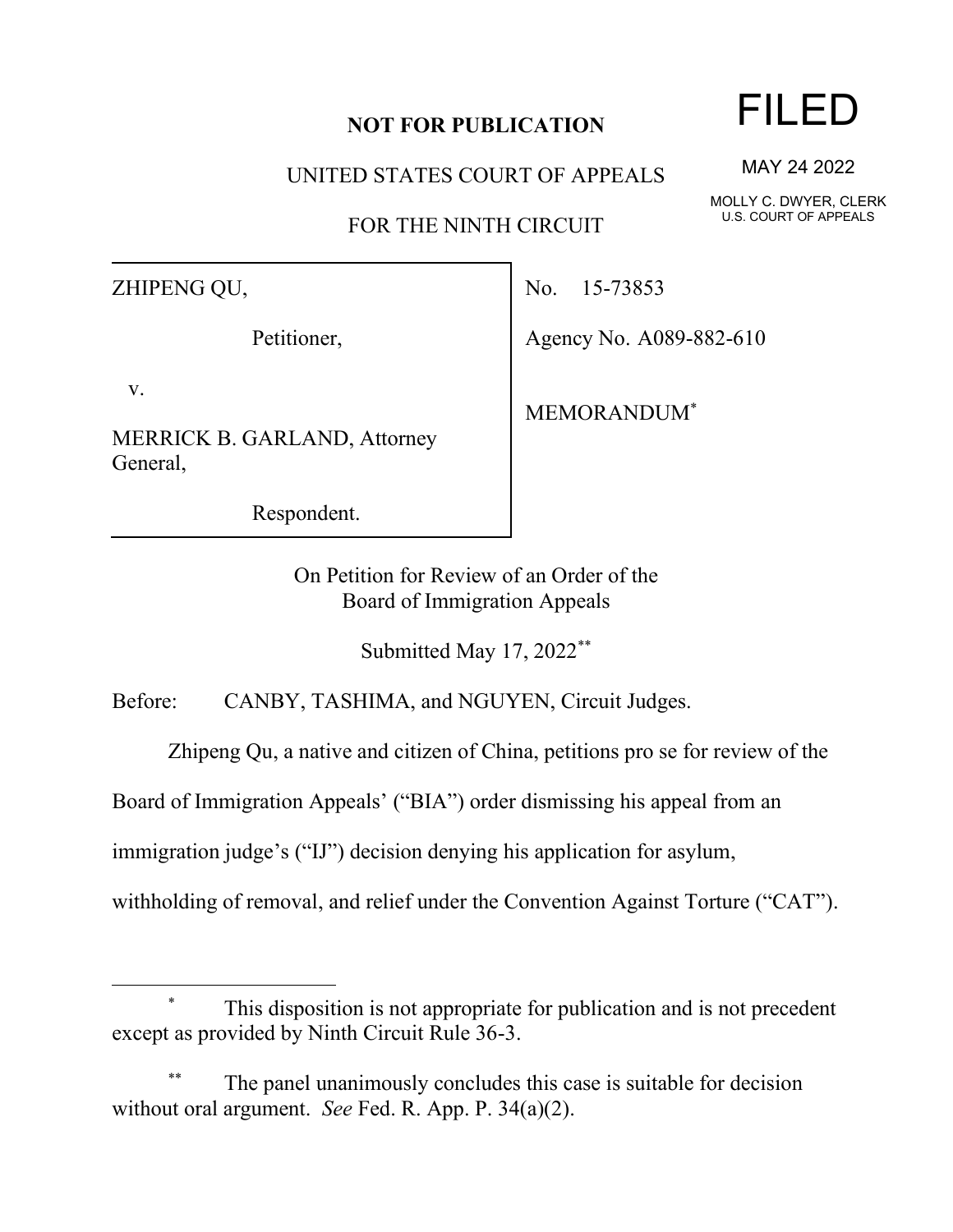We have jurisdiction under 8 U.S.C. § 1252. We review for substantial evidence the agency's factual findings, applying the standards governing adverse credibility determinations under the REAL ID Act. *Shrestha v. Holder*, 590 F.3d 1034, 1039- 40 (9th Cir. 2010). We review de novo claims of due process violations in immigration proceedings. *Simeonov v. Ashcroft*, 371 F.3d 532, 535 (9th Cir. 2004). We deny the petition for review.

Substantial evidence supports the agency's adverse credibility determination based on inconsistencies within Qu's testimony, inconsistencies between his testimony and his declaration, Qu's use of false information to obtain a visa, and his demeanor. *See Shrestha*, 590 F.3d at 1048 (adverse credibility determination reasonable under "the totality of circumstances"); *see also Li v. Garland,* 13 F.4th 954, 961 (9th Cir. 2021) (applicant's false information on visa application supported adverse credibility determination); *Manes v. Sessions*, 875 F.3d 1261, 1263 (9th Cir. 2017) (agency's demeanor finding was supported where IJ provided "specific, first-hand observations"). Qu's explanations do not compel a contrary conclusion. *See Lata v. INS*, 204 F.3d 1241, 1245 (9th Cir. 2000). Thus, in the absence of credible testimony, in this case, Qu's asylum and withholding of removal claims fail. *See Farah v. Ashcroft*, 348 F.3d 1153, 1156 (9th Cir. 2003).

In his opening brief, Qu does not raise, and therefore waives, any challenge to the denial of CAT relief. *See Lopez-Vasquez v. Holder*, 706 F.3d 1072, 1079-80